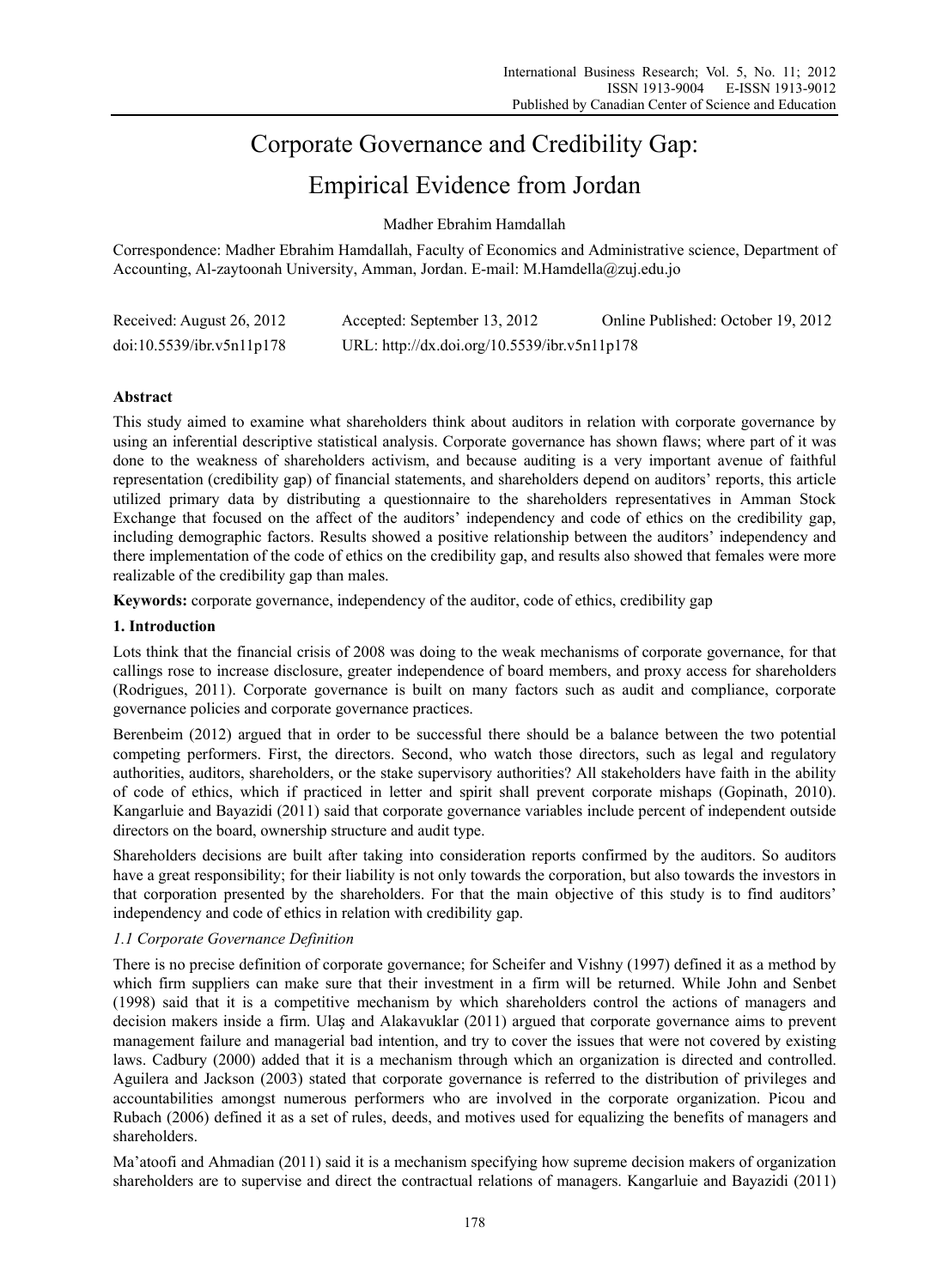added to the above that it is a corporate control by intermediaries, and that auditors are responsible for controlling and certifying the annual balance sheets and reports of the corporation. Bandyopadhayay (2011) defined corporate governance as a system of making management accountable towards the stakeholders, and that a good corporate governance is concerned with the morals, ethics, values, parameters, conduct behavior of the company and its management, and added that the basic segment underlying principles of corporate governance is integrity and fairness.

# *1.2 Independence of the Auditor*

Being an external auditor is not an easy profession, for there are lots of responsibilities awaiting them, and auditors should have certain factors and characteristics. The external audit factors include both auditors' independence and audit quality (Habbash, 2010). Watts and Zimmerman (1981) defined the auditors' independency as the likelihood the auditor reports honestly if he/she observes a breach, and that the economic theory of auditor independence suggests that auditors trade off the benefits of compromising their independence against the potential loss of reputation and litigation costs that might result from such compromise. DeAngelo (1981) confirmed the above by adding that the future economic interest in a client reduces the auditors' independence vis-à-vis that client.

# *1.3 Code of Ethics*

How do people deal with each other? Imagine the world without any ethical framework to deal within, but no matter the religion or the culture and society a person is from they all agree that ethics is the major element for any deal either successful or not.

Othman and Abdul Rahman (2011) defined it as the proper procedure and process of administrative activities and practices in companies, while ethics are built in a person from a young age, which includes honesty, integrity, responsibility and trust. The concept of governing or controlling the humans' ethical aspect is a main assumption in a human civilization. Foucault (1980) argued that ethical changes by an individual can't be achieved by rules, and that individuals are already surrounded by varying discourses and applications that force people and try to discipline their behavior. Ulaș and Alakavuklar (2011) said that there are lots of issues that control and make the human personality such as culture, gender and individual orientation. For that this article studied the effect of sex, gender, education, and experience on the credibility gap. They also argued that corporate governance is also a sort of managerial technology/application that tries to control the ethics of the individuals. Kjonstad and Wilmott (1995) said that ethical issues are generally taken as restrictive terms and defined ethics as what one should do and how to control this. While Ibarra-Colado et al. (2006) said "Beware of discourses and create a new ethical managerial subjectivity on the basis of freedom of choice that would interact with ethical environment".

# *1.4 Credibility Gap*

Known as a disparity between claims or statements made and the evident fact of the situation or circumstances to which they relate, and for a business to go on such a gap should be narrowed and eliminated if possible. Vogel (2002) said if managers demonstrate prudence and honesty in running their business, they will enjoy positive brand reinforcement that resonates strongly with current interests. Salehi and Rostami (2009) added that a professional management is responsible of lending credible information and as known that auditors are responsible of giving their opinion on the credibility of the information. While Keeffe, (1975) argued that most of the civil or even criminal suits against the auditors are because they failed to see that accounting or financial reporting properly, failed to conduct a proper audit, and thus were guilty and negligent of aiding a fraud, and such an act is called a credibility gap, or responsibility gap.

## **2. Literature Review**

Because of the wide definitions of corporate governance lots of literature was presented within the last years, but the more you read in this area the more u feel that it still needs more research, for in Jordan it's true that Amman –Stock exchange made its own corporate governance practices that companies should follow, but still it is only a framework for the companies to work within. O'Sullivan et al. (2008) investigated the role played by a firm's corporate governance framework in the decision to voluntarily disclose forward-looking information in the published financial reports of Australian companies in 2000 and 2002, and results showed a positive relationship between audit quality (presented by independency), board committees, and corporate governance system with the disclosure of forward-looking information for the year 2000. Sappideen (2011) examined the theorized approaches to the corporate governance of listed companies in the US-UK-Australian jurisdictions by highlighting how the hierarchy of corporate governance has been inverted from the board directing the agenda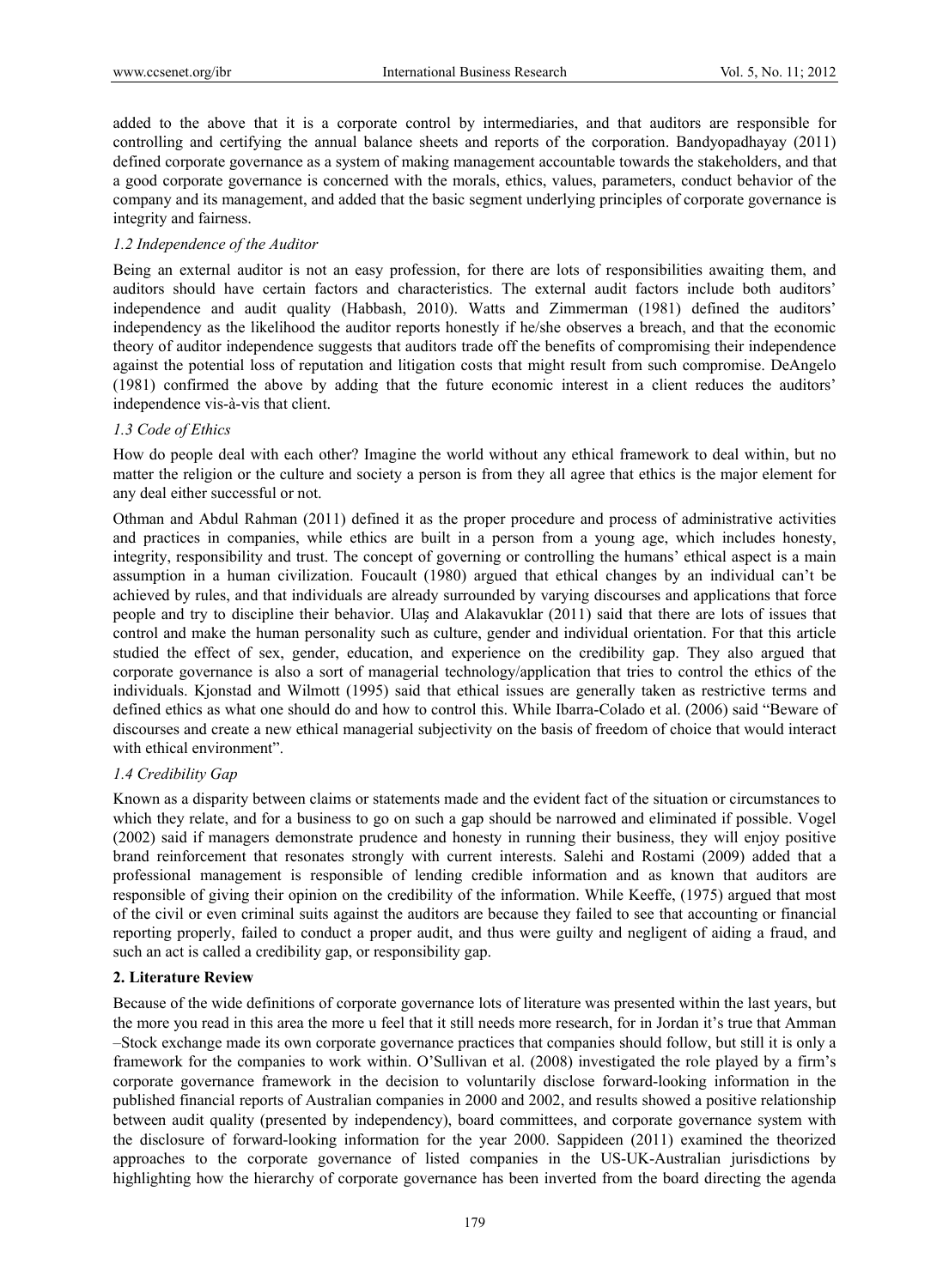and direction of the corporation. The results showed that changes in the jurisdictions were caused by independence of persons determining the compensation process from executive director influence, claw back of compensation awarded on information later found to be based on mis-presentation, and prohibiting the hedging of the "a risk" component of the compensation package.

Siagian (2011) studied corporate governance implementations associated with ownership structure; by using publicly traded firms in Indonesia by using a Corporate Governance Index (CGI) which include family ownership, business group membership, and foreign ownership. The results showed that there was a positive relationship between the CGI score and government ownership, and a negative relationship between the score and family ownership and institutional ownership, which may indicate that majority family and institutional ownership may have objectives that are negatively affected by good corporate governance practices, so they chose not to implement them. The positive relationship between government ownership and corporate governance implementation suggests that the government is consistent with its efforts in promoting corporate governance among public firms in order to protect public interests. But Dube (2011) suggested in his study that corporate governance should be repositioned from the Board of Directors (BOD) to Stakeholders. For it is known that activities of BOD is highly influenced by socio-culture issues within which it operates. More often, their activities are influenced by factors beyond professional training and upbringing. A major of corporate functioning emerges a structural problem (not an agency problem) in a domestic corporate law. While Heng et al. (2012) investigated the relationship between the board of directors and companies capital structure in an emerging market in Malaysia, by covering 75 non-financial leading Malaysian companies, which were employed as a price index; listed on Kuala lumper stock exchange (KLSE) from the year 2005 to 2008 fiscal year, a multiple regression analysis was used. Results revealed that the board size and presence of independent non-executive directors on the board have a significant negative and positive correlation with debt to asset ratio, respectively. But corporate capital structure decisions are not found significantly influenced by CEO/chair duality and the presence of non-executive directors on the board. Akindele (2012) examined the relative effect of risk management and corporate governance on bank performance in Nigeria, by utilizing both primary and secondary data. The study revealed that there is a positive relationship between risk management and bank performance, which enhances bank profitability and performance, and results also showed that bank performance depends largely on risk management and corporate governance which lead to better risk management.

Independency of an auditor is a major concept of the audit profession. Ahmed, et al. (2006) studied the importance of the client on an auditor's office, as the importance increases the auditors independence is compromised and the more aggressive it becomes to the clients' accounting. Covering the period from 1999-2011, results showed a significant relation between an office-level measure of client importance and abnormal accruals extenuated for both strong governance and even weak. But Ruiz-Barbadillo et al. (2007) analyzed the independence of audit committees and whether it is affected by the degree of control exerted by managers over the board of directors. The sample included 75 listed Spanish companies whom voluntarily adopted an audit committee between 1998 and 2001. Results showed that the degree of independence is determined by the proportion of inside directors on the board; the same person holding both the CEO and board chairperson positions; and the level of management ownership.

Lots of studies focused on ethics, and how it is important for an auditor to work within a certain code of ethics. Othman and Abdul Rahman (2011) aimed to explore the ethic aspects as a moral substance in relation to corporate governance, by using the qualitative approach. The research chose ethical principles, ethical position and ethical structures as the main elements of ethics that drive the corporations towards inclusive governance practices and several emergent patterns were discovered as variables. Aksoy (2010) analyzed the listed non-financial companies corporate governance and internal auditing performance metrics in Turkey. The findings showed that most companies do not have an internal audit department or even a single internal auditor staff employed. And after considering the recent financial crisis in the world, a number of large corporate failures management called board effectiveness into question. Then the board can therefore be thought of as a team of individuals responsible for developing and selecting creative ideas for the advancement of the company. Kangarluie and Bayazidi (2011) investigated the relationship between corporate governance mechanisms and corporate social responsibility in accepted companies in Tehran Stock exchange by using a questionnaire covering the period 2003-2009. The results showed a relationship between the percentage of institutional ownership and outside directors on the board, and ownership centralization with corporate social responsibility is positive and not significant. However, free float and auditor type had a negative and no significant relation with corporate governance responsibility. Results also showed that bigger companies and companies with higher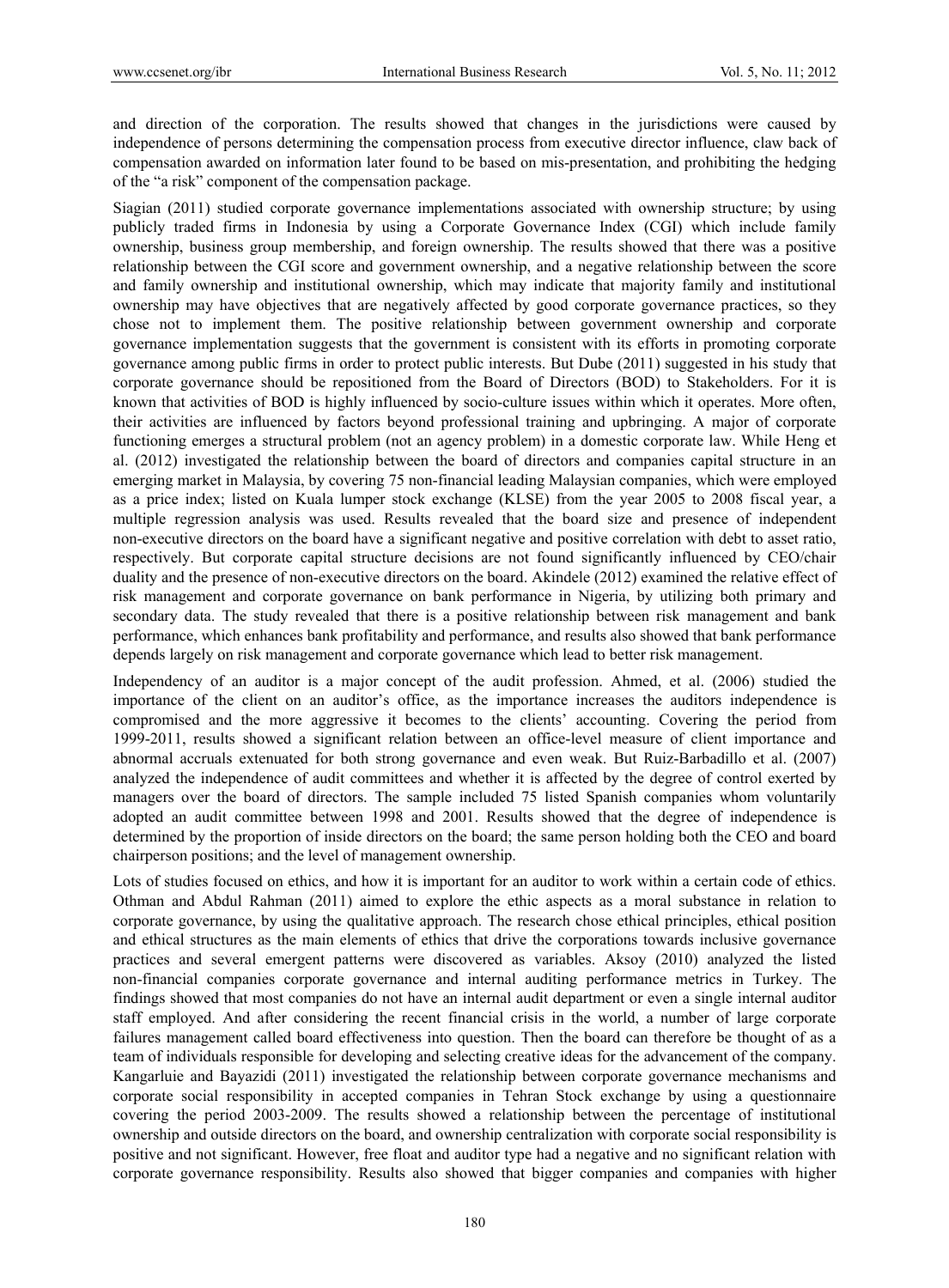liability ratios have less corporate governance responsibility, and companies that have higher cashflow from operating activities have more corporate governance responsibility.

While Obaidat (2007) studied whether there is an existing gap concerning the importance of accounting information qualitative characteristics from investors and external auditors; as they represent the independent part responsible for the fairness of financial reports; a questionnaire was designed and administered to a sample of 285 investors and 29 auditors. Results showed an existing gap between the external auditors and investors in terms of the qualitative characteristics of the accounting information. Abdullah (2011) suggested a model to measure the impact of auditors' governance on the credibility gap in order to decrease that gap, and auditors in Jordan were taken as the research sample. Results showed a positive relationship between credibility gap and auditors' independency, degree of implementing the auditing standards and quality control standards, and the code of ethics.

## **3. Elements of the Problem of the Study**

The study aimed to answer the following questions:

## *3.1 First Main Question*

Is there an effect of the auditors' governmental mechanisms on the credibility gap of the accounting information, by studying the following variables: independence of the auditor, and code of ethics of the audit profession?

## *3.2 Second Main Question*

Is there a difference between the auditors' governmental mechanisms on the credibility gap of the accounting information while depending on demographic factors?

## **4. Hypotheses**

## *4.1 First Main Hypothesis*

There is no significant relationship between the auditors' governmental mechanisms and the credibility gap of the accounting information.

And by studying the variables the following sub-hypothesis showed up:

## a. First sub-hypothesis:

There is no significant relationship between the independence of the auditor and the credibility gap of the accounting information.

## b. Second sub-hypothesis:

There is no significant relationship between the codes of ethics for the audit profession and the credibility gap of the accounting information.

## *4.2 Second Main Hypothesis*

There is no significant relationship between the auditors' governmental mechanisms on the credibility gap of the accounting information and the demographic factors (gender, age, education, and experience).

## **5. Research Method**

## *5.1 Methodology*

The research was carried out by primary data, collected by using a structured questionnaire. In terms of purpose, this study can be useful for an extensive range of users including stockholders, auditors, and other stakeholders. Information was collected through the questionnaire distributed to stockholder representatives in Amman-stock exchange and the data was analyzed by using PASW statistics 18 software.

#### *5.2 Sample and Statistical Population*

The statistical population in this study included companies' stockholders representatives in Amman-Stock Exchange. The questionnaire was distributed among 120 workers as stockholder representatives, and 102 were recollected.

## **6. Measurement**

## *6.1 Dependent Variable*

In this research, credibility gap is the dependent variable. For the measurement of this variable, the researcher used Abdullah (2011) questionnaire.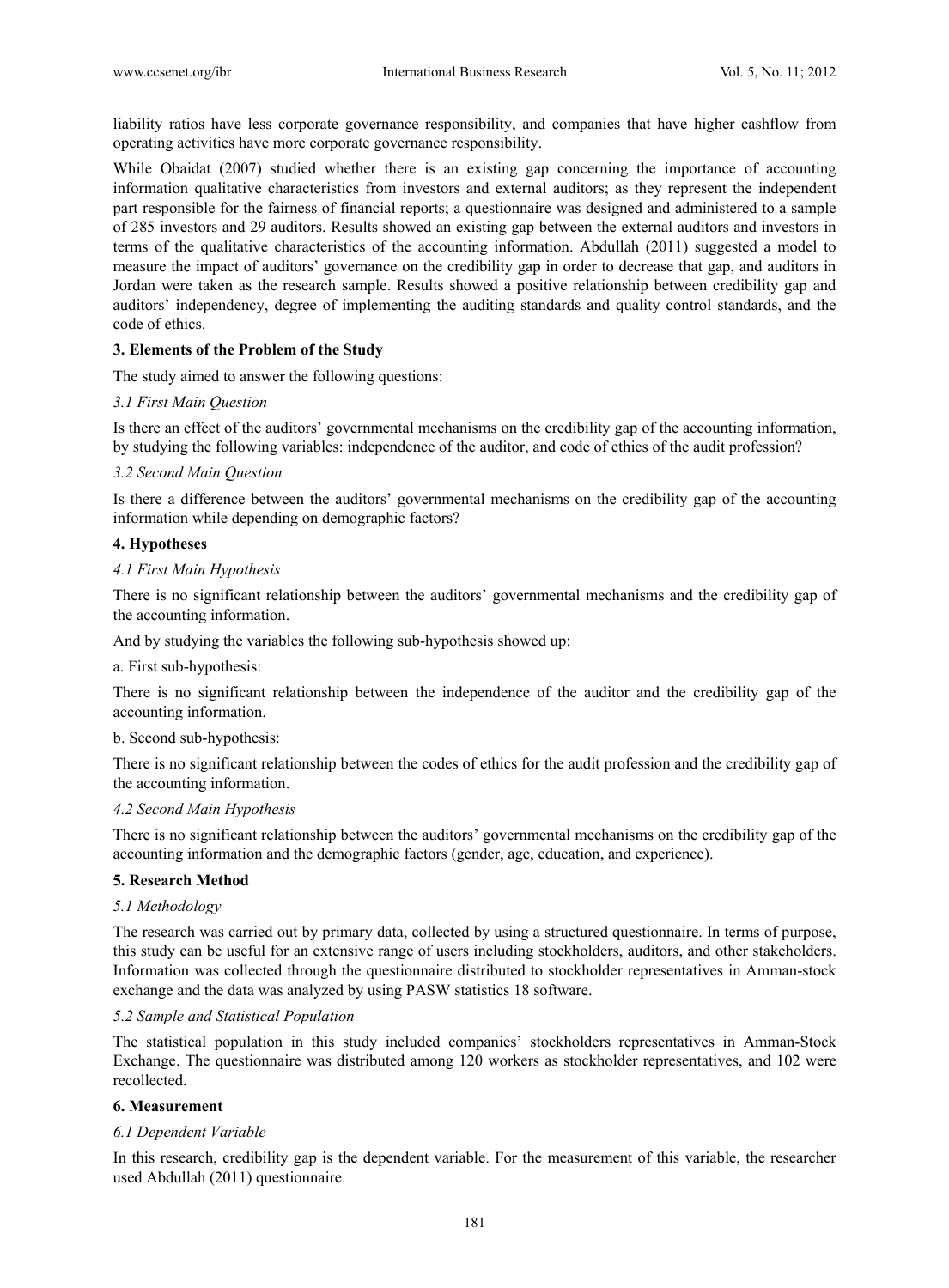# *6.2 Independent Variables*

# 6.2.1 Independency of the Auditor

Independency refers to the auditor, and the degree of independency auditors' have from parties of financial interest in that business being audited, and the concept requires the auditor to carry out his/her work freely and in an objective manner.

6.2.2 Degree of Commitment toward the Code of Ethics in the Audit Profession

Code of ethics principles are adopted by a profession to regulate that profession, and are known as the code of profession responsibility and it includes integrity, objectivity, confidentiality, and competency.

# **7. Results and Findings**

The reliability coefficient presented by alpha showed a degree of 95.9%, which is relatively high and accepted for scientific research, and gives a good indication on the formulation of the research tool, accuracy, and consistency of the objectives of the study, which enhances the reliability on the results.

# *7.1 Descriptive Statistic Results*

Results showed, as in tables 1 and 2 that almost half of the respondents were males, and that most of the respondents have a bachelor's degree at a rate of 70.6%, and most of them were younger than 35 years, and 88.2% of them have a 10 year experience or less.

Mean and standard deviation showed that the degree shareholders rely on the independency of auditors and the code of ethics in relation with the credibility gap was relatively high.

| Independent variable | Type of independent variable. | Value          | Percentage |
|----------------------|-------------------------------|----------------|------------|
| Gender               | Male                          | 52             | 51%        |
|                      | Female                        | 20             | 49%        |
| Education            | Diploma                       | 14             | 13.7%      |
|                      | <b>Bachelors</b>              | 72             | 70.6%      |
|                      | Masters                       | 16             | 15.7%      |
| Age                  | Less than 30                  | 36             | 35.3%      |
|                      | $31 - 35$                     | 42             | 41.2%      |
|                      | $36-40$                       | 20             | 19.6%      |
|                      | $41 - 45$                     | $\overline{2}$ | $2.0\%$    |
|                      | Over 45                       | $\overline{2}$ | $2.0\%$    |
| Experience           | Less than 5                   | 40             | 39.2%      |
|                      | $6 - 10$                      | 50             | 49.0%      |
|                      | $11 - 15$                     | 8              | 7.8%       |
|                      | More than 15                  | $\overline{4}$ | 3.9%       |

Table 1. Descriptive statistics (demographic characteristics)

| Table 2. Descriptive statistics (mean and standard deviation) |  |  |
|---------------------------------------------------------------|--|--|
|                                                               |  |  |

| Type of variable | Mean | Standard deviation | Materiality | Degree |
|------------------|------|--------------------|-------------|--------|
| Independence     | 4.16 | 0.69               |             | High   |
| Code of Ethics   | 4.15 | 0.69               |             | High   |
| Credibility gap  | 3.97 | 0.70               |             | High   |

*7.2 What Is the Correlation between Auditors' Independency, and Code of Ethics as Factors of Corporate Governance on the Credibility Gap?* 

Pearson correlation is used to answer such a question as in table 3, and for scientific research a correlation of 0.01 is significant and means that there is a strong relationship between the dependent and independent variables, but results were even better and the correlation appeared at a level of 0.000 significance for both independency and code of ethics.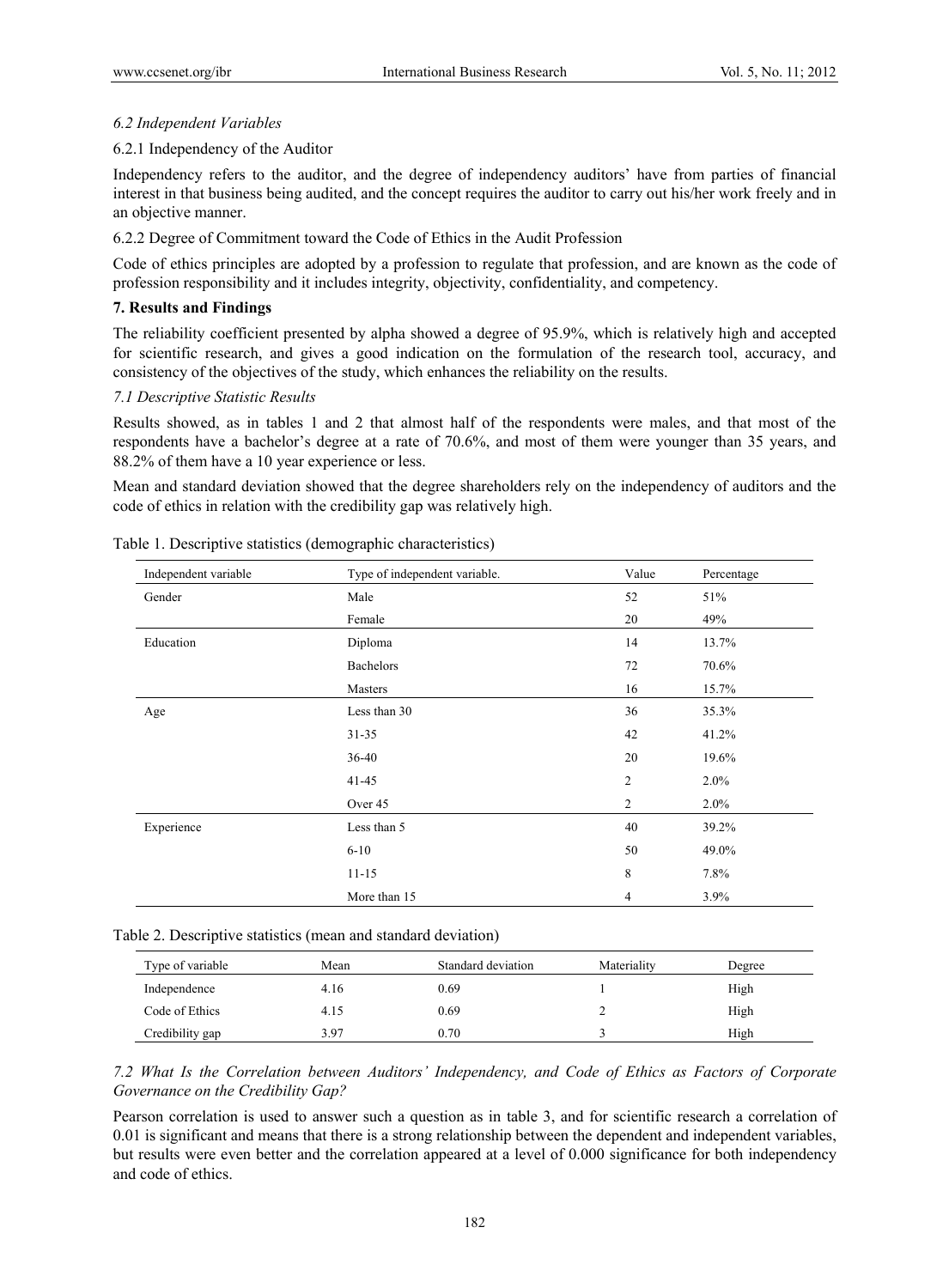#### Table 3. Pearson Correlation

|                               | Independency | Code of ethics |
|-------------------------------|--------------|----------------|
| Credibility Gap (Pearson)     | 0.623        | 0.645          |
| Credibility Gap (correlation) | $0.000*$     | $0.000*$       |

Note: \* Significant at a level of 0.01.

# *7.3 Hypotheses Testing Results*

To test the first main hypothesis Adjusted R Square was used to see the models predictive ability, and simple regression was also used to test the effectiveness of the auditors' independency, code of ethics and the demographic factors on the credibility gap as in tables 4, 5, 6 and 7.

Results showed a positive significant relationship between the auditors' independency and the credibility gap, for t was 7.970 for the auditors' independency variable at a level of 0.000 significance, so the first-sub null hypothesis was rejected.

And the results also showed a positive significant relationship between the code of ethics and the credibility gap, and t was 8.436 for the code of ethics variable at a level of 0.000 significance, so also the second-sub null hypothesis was rejected.

#### Table 4. Analyze of variance (First sub-hypothesis)

|            | df  | Sum of squares | Mean squares |        | Sig.            | <b>Adjusted R Square</b> |
|------------|-----|----------------|--------------|--------|-----------------|--------------------------|
| Regression |     | 19.261         | 19.261       | 63.527 | $0.000^{\circ}$ | 0.382                    |
| Residual   | 100 | 30.319         | 0.303        |        |                 |                          |

Note: \* Significant at a level of 0.01.

## Table 5. Analyze of variance (Second sub-hypothesis)

|            | df  | Sum of squares | Mean squares |        | Sig.  | <b>Adjusted R Square</b> |
|------------|-----|----------------|--------------|--------|-------|--------------------------|
| Regression |     | 20.615         | 20.615       | 71.173 | 0.000 | 0.410                    |
| Residual   | 100 | 28.965         | 0.290        |        |       |                          |

Note: \* Significant at a level of 0.01.

## Table 6. Simple Regression (First sub-hypothesis)

| <b>**</b> ***<br>/ariable |                | Std<br>Error | Beta                      |      | $\sim$<br>$\mathrm{S1g}$ |  |
|---------------------------|----------------|--------------|---------------------------|------|--------------------------|--|
| independency<br>uditors   | $\sim$<br>.636 | 0.080        | $\epsilon \gamma$<br>0.02 | .970 | 0.000                    |  |

Note: \* Significant at a level of 0.01.

#### Table 7. Simple Regression (Second sub-hypothesis)

| Variable       |      | Std.<br>Error | Beta  |       | $\sim$<br>S12            |
|----------------|------|---------------|-------|-------|--------------------------|
| Code of ethics | .654 | 0.078         | 0.645 | 3.436 | $0.000\mathrm{^{\circ}}$ |

Note: \* Significant at a level of 0.01.

In order to test the second main hypothesis One Way Anova was used including Post Hoc tests (Sheffe, and Dunett's C) to test the degree of homogeneity presented in table 8. Results showed a positive significant relationship for the gender variable for F was  $(5.29)$  at a significant level of  $(0.024)$ , and results showed that the females were more realizable of the effect of the credibility gap than the males; for the mean was (4.128) for the females, and (3.8154) for the males. But for age, education and experience years results showed that there is no significant relationship between those remaining variables and the credibility gap, so the second main hypothesis was accepted except for the gender variable.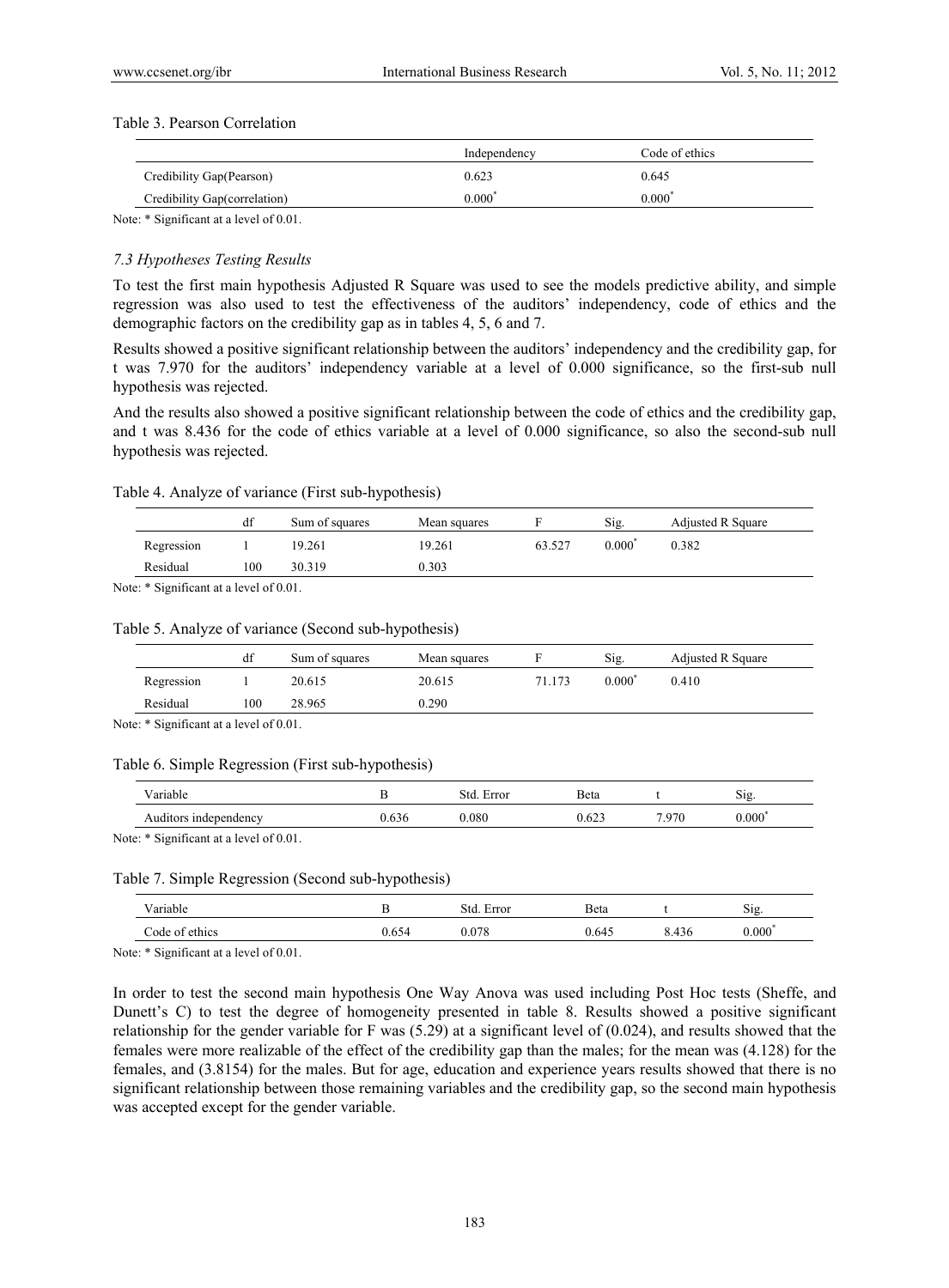| Demographic variables | Type of variable   | Mean   | df             | F     | Sig.     |
|-----------------------|--------------------|--------|----------------|-------|----------|
| Gender                | Male               | 3.8154 |                |       |          |
|                       | Female             | 4.1280 | 1              | 5.290 | $0.024*$ |
| Education             | Diploma            | 4.0857 |                |       |          |
|                       | <b>Bachelors</b>   | 3.9139 | $\overline{2}$ | 0.749 | 0.476    |
|                       | <b>Masters</b>     | 4.1125 |                |       |          |
| Age                   | Less than 30 years | 4.0833 |                |       |          |
|                       | $31 - 35$          | 3.9190 |                |       |          |
|                       | $36 - 40$          | 3.7700 | $\overline{4}$ | 1.181 | 0.324    |
|                       | $41 - 45$          | 4.5000 |                |       |          |
|                       | Over 45 years      | 4.4000 |                |       |          |
| Experience            | Less than 5 years  | 4.0650 |                |       |          |
|                       | $6 - 10$           | 3.9120 |                |       |          |
|                       | $11 - 15$          | 3.6250 | 3              | 1.532 | 0.211    |
|                       | More than 15 years | 4.4000 |                |       |          |

#### Table 8. One Way Anova (second main hypothesis)

Note: \* Significant at a level of 0.05.

#### **8. Summary and Conclusion**

While the purpose of the study is to explore the relationship between auditors' independency and code of ethics on the credibility gap in terms of shareholders, results showed a positive effect of audit independency and code of ethics on the credibility gap. For the more independent the auditor is, the more faithful the information presented by him/her will be. And the higher the auditor implements the code of ethics; the presentation of faithful information is expected to be higher. While results showed that the only demographic factor that had a relationship with the credibility gap was gender, where females were more understanding of the importance of the credibility gap.

## **9. Limitations and Recommendations for Future Research**

The target of this paper was to explore the relationship between corporate governance represented by the auditors' independency and the code of ethics with the credibility gap. Hence, the results may not represent the whole population of shareholders, because, in Jordan it is very hard to directly contact with them, so their substitutes were their representatives.

Moreover in this study only independency and code of ethics and demographic factors were the variables used to examine credibility gap. The main reason for that is that the researcher didn't want to increase the length of the questionnaire, for it is known that the representatives are almost busy the whole day with daily deals, and their time is limited. For that it is recommended to study other corporate governance factors that could affect the credibility gap, such as the degree of implementing International Standards of Accounting, and the International Standards of Quality Control. And it is also recommended to study the relationship between corporate governance and risk management by taking into account shareholders view.

#### **References**

- Abdullah, A. A. (2011). A suggested model for measuring the role of auditor governance and its impact on the credibility gap of accounting information. (Unpublished doctoral dissertation). Amman-Arab University, Jordan.
- Aguilera, R. V., & Jackson, G. (2003). The cross-national diversity of corporate governance: Dimensions and determinants. *Academy of Management Review*, *28*(3), 447-465. http://dx.doi.org/10.2307/30040732
- Akindele, R. I. (2012). Risk Management and corporate Governance Performance Empirical Evidence from the Nigerian Banking Sector. *Ife PsychologIA*, *20*(1), 103-120.
- Aksoy, T. (2010). The Role of Modern Internal Auditing and Corporate Governance in Turkey. *MÖDAV*, 4, 15-45.
- Answer, A., Duellman, S., & Abdel Meguid, A. (2006). Auditor Independence, Corporate Governance and Abnormal Accruals. *Workshop*, Syracuse, US.
- Bandyopandhyay, R. (2011). Going Beyond Corporate Governance. Retrieved from http://www.iodonline.com/articles.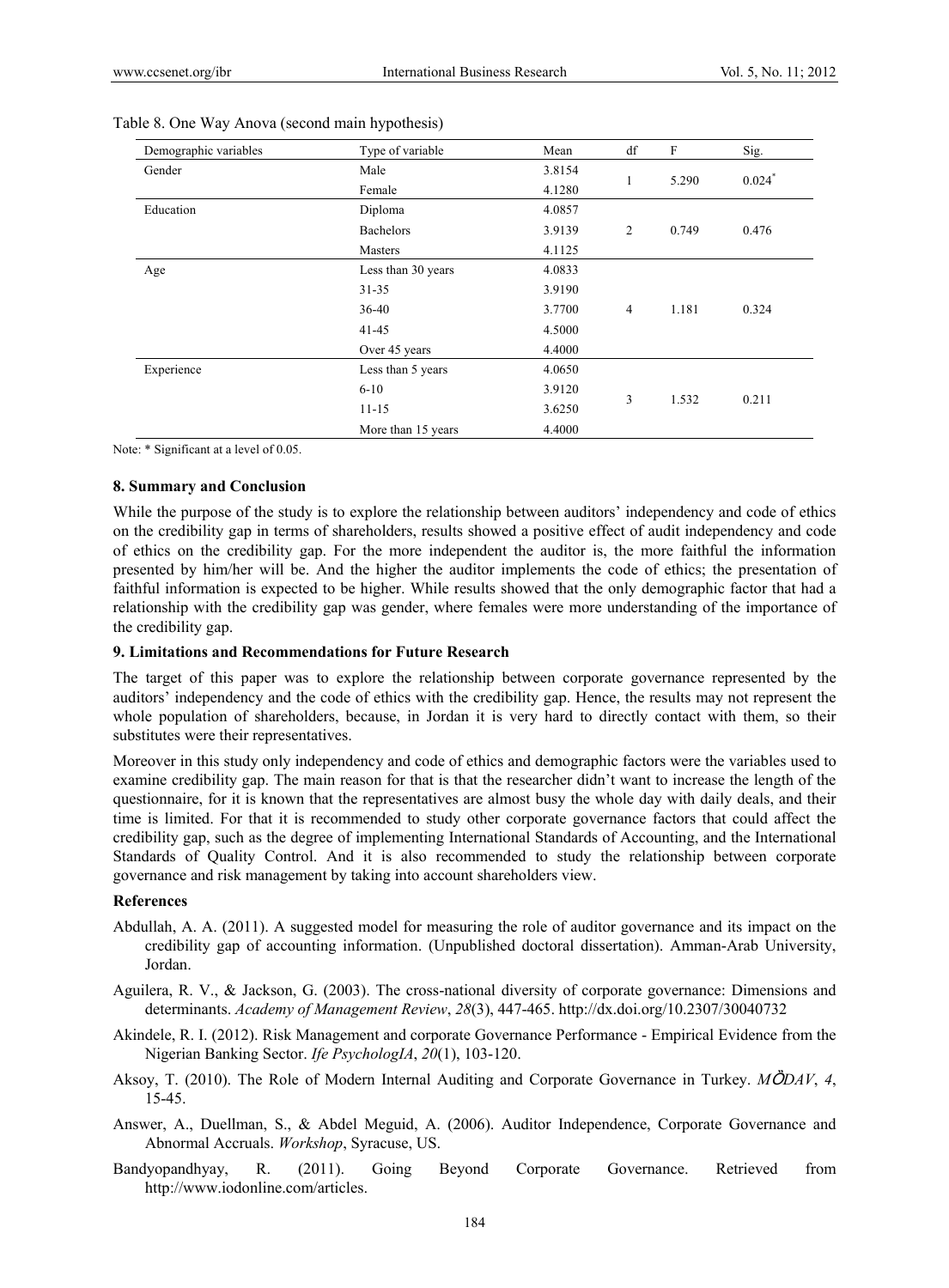- Berenbeim, R. (2012). Corporate Governance in Emerging Markets … and Everywhere Else. *Vital Speeches International*, *4*(2), 43-47.
- Cadbury, A. (2000). The Corporate Governance Agenda. *Corporate Governance*, *8*(1), 7-15. http://dx.doi.org/10.1111/1467-8683.00175
- Cakar, U., & Alakavuklar, O. (2011). Ethics by decree facing the freedom of choice: examining the treatise of corporate governance of control. *MÖDAV*, *4*, 241-257.
- DeAngelo, L. (1981). Auditor independence, 'low balling', and disclosure regulation. *Journal of Accounting and Economics*, *3*, 113-127. http://dx.doi.org/10.1016/0165-4101(81)90009-4
- Dube, I. (2011). Is Corporate Governance the Answer to Corporate Structural Failure? *US-CHINA Law Review*, *8*(5), 413- 430.
- Foucault, M. (1980). *Power/Knowledge: Selected Interviews and Other Writings 1972-1977*. C. Gordon (Ed.) (C. Gordon, L. Marshall, J. Mepham and K. Soper, Trans.). New York: Pantheon.
- Gopinath, V. (2010). Ethical corporate governance. Retrieved from http://www.lawyersclubindia.com/article.
- Habbash, M. (2010). The effectiveness of corporate governance and external audit on constraining earnings management practices in the UK. (Doctoral Dissertation). Retrieved from http://www.ebscohost.net.
- Heng, T. B., Azrbaijani, S., & San, O. T. (2012). Board of Directors and Capital Structure: Evidence from Leading Malaysian Companies. *Asian Social Science*, *8*(3), 123-136. http://dx.doi.org/10.5539/ass.v8n3p123
- Ibarra-Colado, E., Clegg, S., Rhodes, C., & Kornberger, M. (2006). The ethics of managerial subjectivity. *Journal of Business Ethics*, *64*, 45-55. http://dx.doi.org/10.1007/s10551-005-3325-z
- John, K., & Senbet, L. (1998). Corporate Governance and Board Effectiveness. *Journal of Banking and Finance*, *22*(4), 371-403. http://dx.doi.org/10.1016/S0378-4266(98)00005-3
- Kangarluie, S. J., & Bayazidi, A. (2011). Corporate Governance Mechanisms and Corporate Social Responsibility (CSR): Evidence from Iran. *Australian Journal of Basic and Applied Sciences*, *5*(9), 1591-1598.
- Keeffe, A. J. (1975). When Accountants Fall into the Credibility Gap. *American Bar Association Journal*, *61*(8), 993-994.
- Kjonstand, B., & Willmott, H. (1995). Business ethics: Restrictive or empowering. *Journal of Business Ethics*, *14*, 445-464. http://dx.doi.org/10.1007/BF00872086
- Ma'atoofi, A. R., & Ahmadian, A. A. (2011). Corporate Governance, the Adoption of a Balanced Strategic Approach in Iran's Capital Market. *European Journal of Social Sciences*, *22*(2), 237- 248.
- O'Sullivan, M., Percy, M., & Stewart, J. (2008). Australian evidence on corporate governance attributes and their association with forward-looking information in the annual report. *Journal of Manage Governance*, *12*, 5-35. http://dx.doi.org/10.1007/s10997-007-9039-0
- Obaidat, A. N. (2007). Accounting Information Qualitative Characteristics Gap: Evidence from Jordan. *International Management Review*, *3*(2), 25-32.
- Othman, Z., & Abdul Rahman, R. (2011). Exploration of ethics as Moral Substance in the Context of Corporate Governance. *Asian Social Sciences*, *7*(8), 173-182.
- Picou, A., & Rubach, M. J. (2006). Does good Governance Matter to Institutional Investors? Evidence from the Enactment of Corporate Governance Guidelines. *Journal of Business Ethics*, *65*(1), 55-67. http://dx.doi.org/10.1007/s10551-006-0016-3
- Rodrigues, U. (2011). Corporate Governance in an Age of Separation of Ownership from Ownership. *Minnesota Law Review*, *95*, 1822-1866.
- Ruiz-Barbadillo, E., Lόpez, E. B., & Gόmez-Aguilar, N. (2007). Managerial dominance and audit committee independence in Spanish corporate governance. *J Manage Governance*, *11*, 311-352. http://dx.doi.org/10.1007/s10997-007-9035-4
- Salehi, M., & Rostami, V. (2009). Audit expectation Gap: International Evidences. *International Journal of Academic Research, 1*(1), 140-146.
- Sappideen, R. (2011). Corporate governance and the Surrogates of Managerial Performance. *UNSW Law*